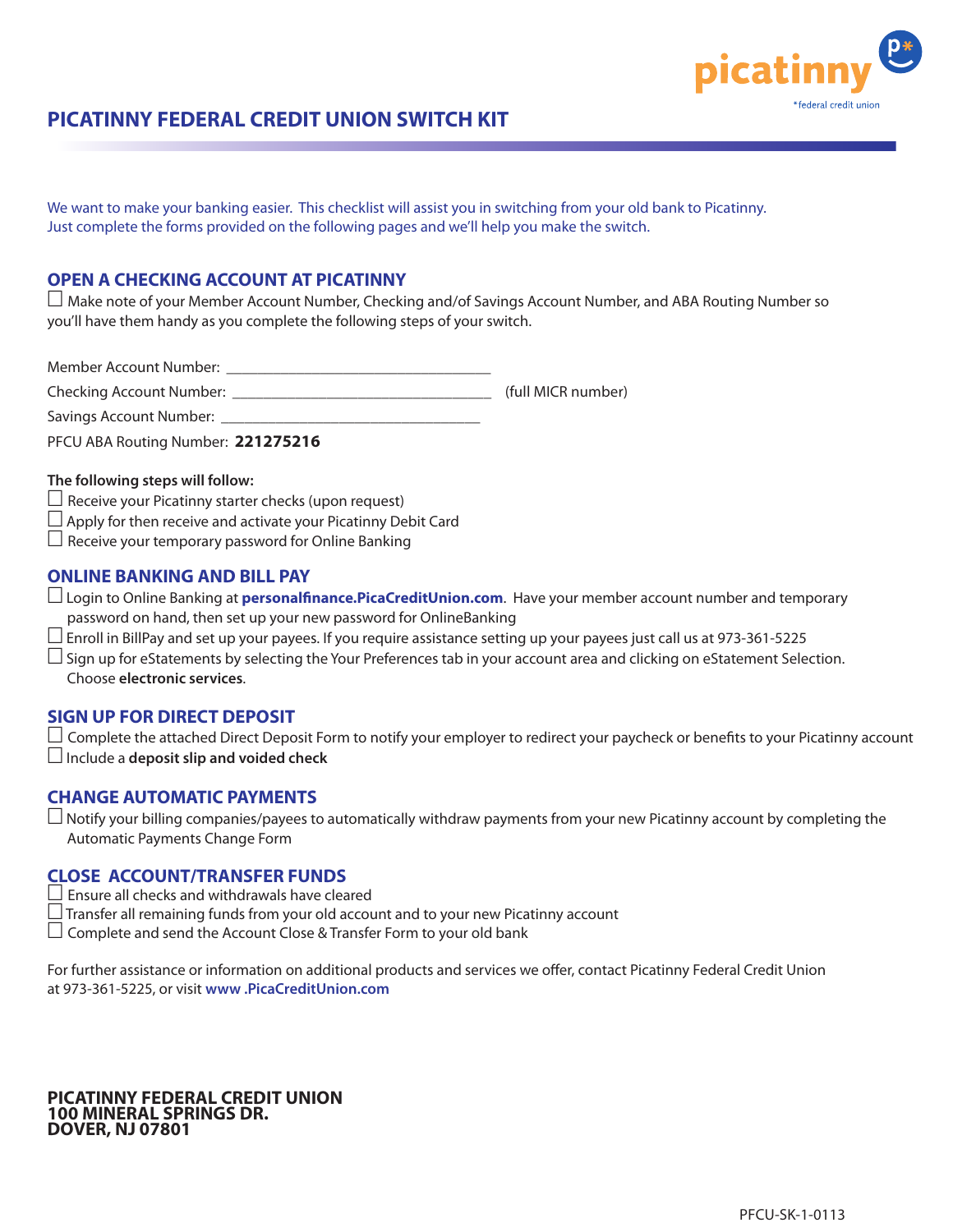

# **DIRECT DEPOSIT AUTHORIZATION**

If you currently have Direct Deposit or would like to begin enjoying the convenience of this service, complete the form below. First, check with your employer for specific instructions. Then, submit the completed form to your employer to authorize the electronic deposit of your payroll or monthly benefits check into your new Picatinny Federal Credit Union Checking Account.

| Enter appropriate information below.                                                                                                                    |                 |
|---------------------------------------------------------------------------------------------------------------------------------------------------------|-----------------|
| Name (please print)                                                                                                                                     |                 |
| Daytime Phone Number                                                                                                                                    |                 |
| <b>Social Security Number</b>                                                                                                                           |                 |
| <b>Employer Name</b>                                                                                                                                    |                 |
| <b>Employee Number</b>                                                                                                                                  |                 |
| Please provide a voided check or deposit slip to your employer.                                                                                         |                 |
| <b>I AUTHORIZE YOU TO</b><br>$\Box$ Start my Direct Deposit<br>$\Box$ Change my Direct Deposit                                                          |                 |
| $\perp$ Immediately<br>Effective ________________________________ (date: mm/dd/yyyy)<br>to Picatinnny Federal Credit Union at the address listed below. | 221275216       |
| Checking Account Number (full MICR number)                                                                                                              | ABA Routing No. |
| <b>Savings Account Number</b>                                                                                                                           |                 |
| Signature                                                                                                                                               | Date            |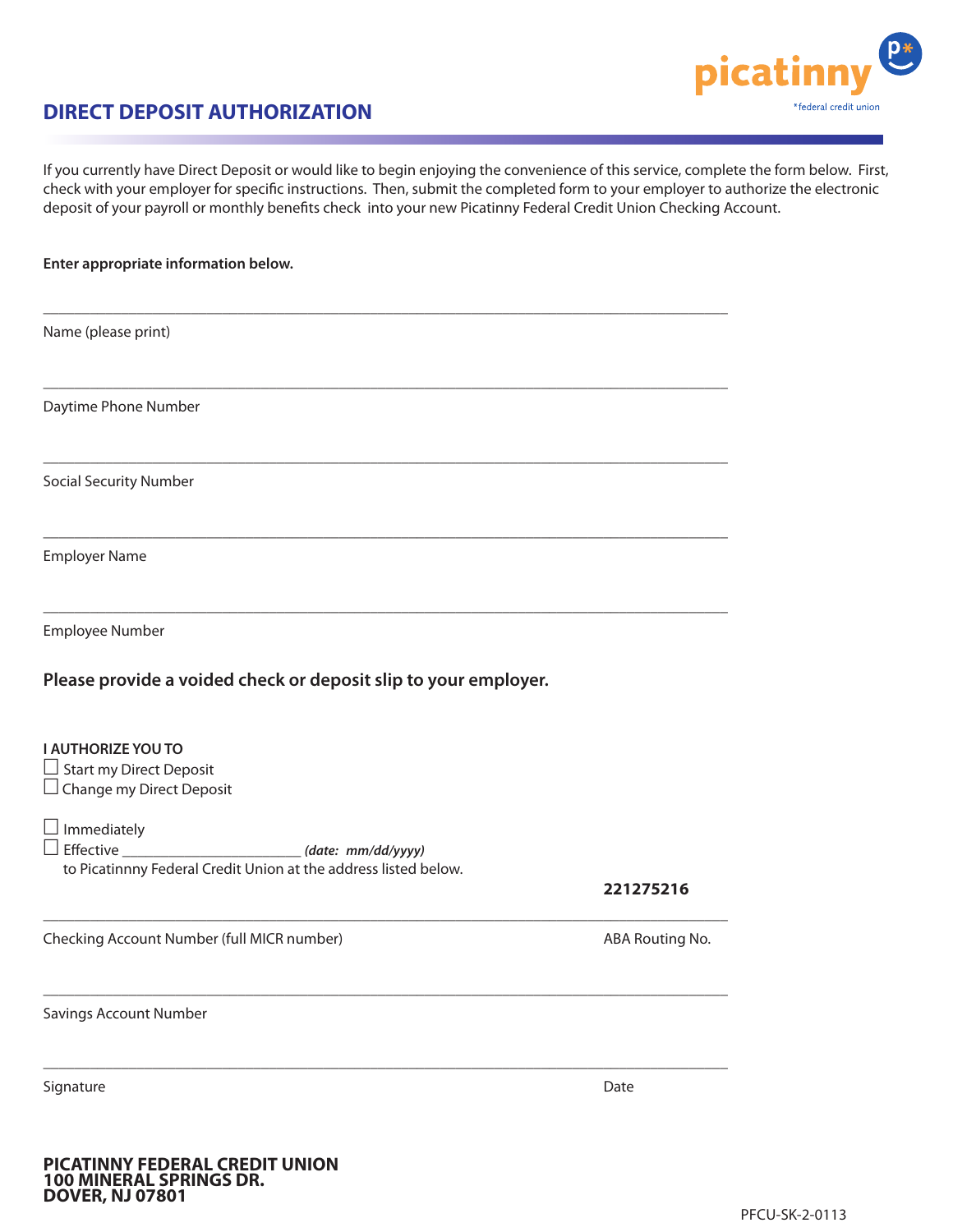

# **AUTOMATIC PAYMENT CHANGE NOTICE**

Automatic Payments, submit a completed Automatic Payment Change Notice form to any company that currently debits funds from your account for payment. This form authorizes each company to take future automatic payments from your Picatinny Federal Credit Union Checking Account. Make additional copies as needed.

| Enter appropriate information below.                                                |                 |
|-------------------------------------------------------------------------------------|-----------------|
| Name (please print)                                                                 |                 |
| Daytime Phone Number                                                                |                 |
| <b>Social Security Number</b>                                                       |                 |
| Please provide a voided check.                                                      |                 |
| <b>I AUTHORIZE</b><br>change my automatic payment for the following account number: | TO              |
|                                                                                     | 221275216       |
| <b>Checking Account Number</b>                                                      | ABA Routing No. |
| I understand this authorization will remain in effect until I cancel it in writing. |                 |
| Signature                                                                           | Date            |